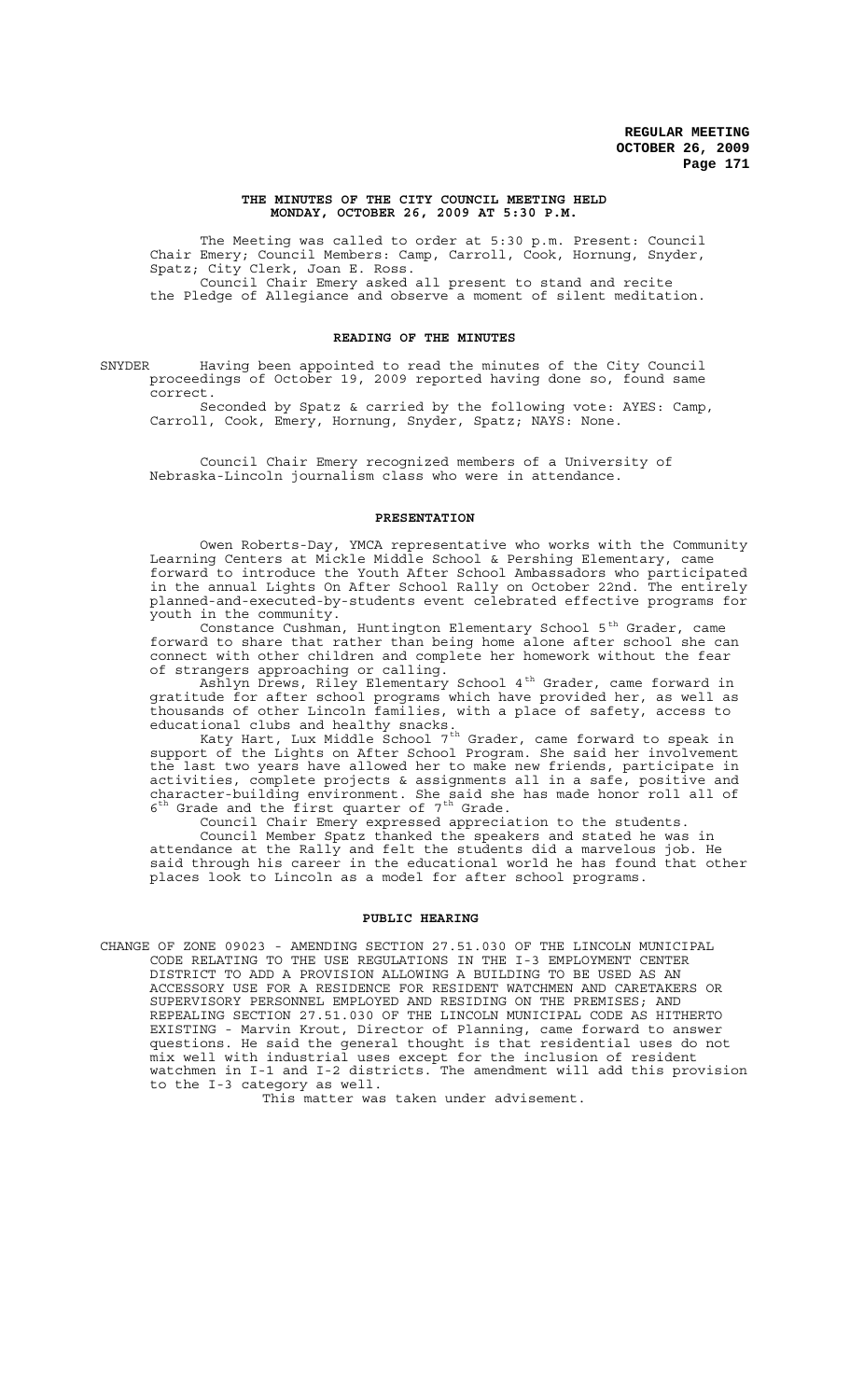VACATION 09005 - VACATING THE ENTIRE EAST-WEST ALLEY BETWEEN NORTH 41ST STREET AND NORTH 42ND STREET, NORTH OF Y STREET - Marvin Krout, Director of Planning, came forward to state that the property owner who initiated the vacation wants a paved rear access to their garage.

Roger Figard, Public Works & Utilities City Engineer, came forward to state that the alley has never been officially graded nor engineered. He said neighbors have agreed on property ownership.

Clint Thomas came forward to answer Council questions. He said he believed proceeds of these kind of sales go to the Advanced Land Acquisition Fund. Mr. Thomas said he would follow up with Council to verify this fact.

This matter was taken under advisement.

CHANGE OF ZONE 09026 - AMENDING SECTION 27.45.020 OF THE LINCOLN MUNICIPAL CODE RELATING TO PERMITTED USES IN THE H-4 GENERAL COMMERCIAL DISTRICT TO ADD OFFICE BUILDINGS AS A PERMITTED USE; AND REPEALING SECTION 27.45.020 OF THE LINCOLN MUNICIPAL CODE AS HITHERTO EXISTING - Mark Hunzeker, 600 Wells Fargo Center, 1248 O Street, came forward to state the proposed text amendment will allow office buildings as a permitted in the H-4 district. He said an ancient policy discouraged office uses outside the downtown area. Mr. Hunzeker said the specific definition of office buildings includes medical testing facilities the very reason his client was seeking a building permit.

Marvin Krout, Director of Planning, came forward to say his office is comfortable with this change. He said eventually they may move toward eliminating the special permit requirement for this category. This matter was taken under advisement.

**\*\* END OF PUBLIC HEARING \*\***

# **COUNCIL ACTION**

#### **REPORTS OF CITY OFFICERS**

- AFFIDAVIT OF MAILING FOR THE BOARD OF EQUALIZATION FOR DOWNTOWN BUSINESS IMPROVEMENT DISTRICT, CORE BUSINESS IMPROVEMENT DISTRICT OVERLAY & DOWNTOWN MAINTENANCE DISTRICT TO BE HELD ON MONDAY, NOVEMBER 9, 2009 AT 3:00 P.M. - CLERK presented said report which was placed on file in the Office of the City Clerk.
- CLERK'S LETTER AND MAYOR'S APPROVAL OF RESOLUTIONS AND ORDINANCES PASSED BY THE CITY COUNCIL ON OCTOBER 12, 2009 - CLERK presented said report which was placed on file in the Office of the City Clerk. **(27-1)**

APPOINTING GERALD R. FINNEGAN JR. TO THE CITY AUDIT ADVISORY BOARD FOR A TERM EXPIRING MARCH 1, 2011 - CLERK read the following resolution, introduced by Adam Hornung, who moved its adoption:<br>A-85548 BE IT RESOLVED by the City Council

BE IT RESOLVED by the City Council of the City of Lincoln, Nebraska:

That the appointment of Gerald R. Finnegan Jr. to the City Audit Advisory Board for a term expiring March 1, 2011, is hereby approved. Introduced by Adam Hornung

Seconded by Spatz & carried by the following vote: AYES: Camp, Carroll, Cook, Emery, Hornung, Snyder, Spatz; NAYS: None.

APPOINTING DOUGLAS GANZ AND JANE RAYBOULD TO THE COMMUNITY HEALTH ENDOWMENT BOARD OF TRUSTEES FOR THREE-YEAR TERMS EXPIRING ON SEPTEMBER 1, 2012 - CLERK read the following resolution, introduced by Adam Hornung, who moved its adoption: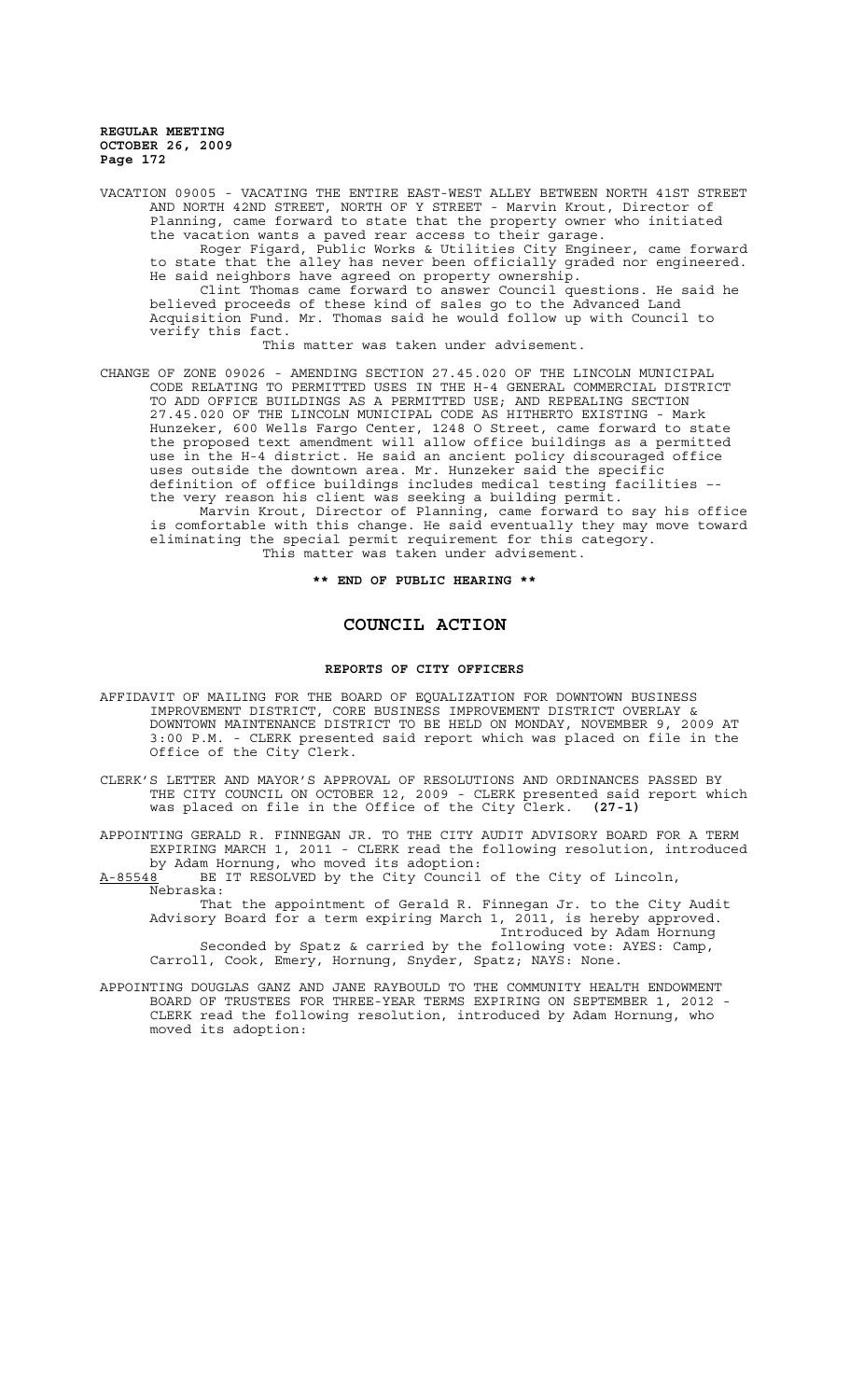A-85549 BE IT RESOLVED by the City Council of the City of Lincoln, Nebraska: That the appointment of Douglas Ganz and Jane Raybould to the Community Health Endowment Board of Trustees for three-year terms expiring September 1, 2012, is hereby approved. Introduced by Adam Hornung Seconded by Spatz & carried by the following vote: AYES: Camp, Carroll, Cook, Emery, Hornung, Snyder, Spatz; NAYS: None. REAPPOINTING ALISON LARSON TO THE COMMUNITY HEALTH ENDOWMENT BOARD OF TRUSTEES FOR A THREE-YEAR TERM EXPIRING SEPTEMBER 1, 2012 - CLERK read the following resolution, introduced by Adam Hornung, who moved its :adoption<br><u>A-85550</u> BE BE IT RESOLVED by the City Council of the City of Lincoln, Nebraska: That the reappointment of Alison Larson to the Community Health Endowment Board of Trustees for a three-year term expiring September 1, 2012, is hereby approved. Introduced by Adam Hornung Seconded by Spatz & carried by the following vote: AYES: Camp, Carroll, Cook, Emery, Hornung, Snyder, Spatz; NAYS: None. REAPPOINTING JAN GAUGER TO THE LINCOLN HOUSING AUTHORITY BOARD FOR A FIVE-YEAR TERM EXPIRING JULY 1, 2014 - CLERK read the following resolution, introduced by Adam Hornung, who moved its adoption: A-85551 BE IT RESOLVED by the City Council of the City of Lincoln, Nebraska: That the reappointment of Jan Gauger to the Lincoln Housing Authority Board for a five-year term expiring July 1, 2014, is hereby approved. Introduced by Adam Hornung Seconded by Spatz & carried by the following vote: AYES: Camp, Carroll, Cook, Emery, Hornung, Snyder, Spatz; NAYS: None. REAPPOINTING MODESTA PUTLA AND MARTIN RAMIREZ TO THE MAYOR'S MULTICULTURAL ADVISORY COMMITTEE FOR THREE-YEAR TERMS EXPIRING SEPTEMBER 18, 2012 - CLERK read the following resolution, introduced by Adam Hornung, who moved its adoption: A-85552 BE IT RESOLVED by the City Council of the City of Lincoln,  $A-85552$  BE Nebraska: That the reappointment of Modesta Putla and Martin Ramirez to the Mayor's Multicultural Advisory Committee for three-year terms expiring September 18, 2012, is hereby approved. Introduced by Adam Hornung Seconded by Spatz & carried by the following vote: AYES: Camp, Carroll, Cook, Emery, Hornung, Snyder, Spatz; NAYS: None. APPOINTING LYNN O. SUNDERMAN TO THE BOARD OF ZONING APPEALS FOR A TERM EXPIRING FEBRUARY 1, 2011 - CLERK read the following resolution, introduced by Adam Hornung, who moved its adoption: A-85553 BE IT RESOLVED by the City Council of the City of Lincoln, Nebraska: That the appointment of Lynn O. Sunderman to the Board of Zoning Appeals for a term expiring February 1, 2011, is hereby approved. Introduced by Adam Hornung Seconded by Spatz & carried by the following vote: AYES: Camp,

Carroll, Cook, Emery, Hornung, Snyder, Spatz; NAYS: None.

# **PETITIONS & COMMUNICATIONS**

THE FOLLOWING HAVE BEEN REFERRED TO THE PLANNING DEPARTMENT: Special Permit No. 804K - App. of Husker Exteriors for an amendment to adjust a setback in the Silver Ridge Condominiums in the Taylor Park Community Unit Plan to allow for the enclosure of a sunroom on property generally located at Teton Drive and Silver Ridge Road.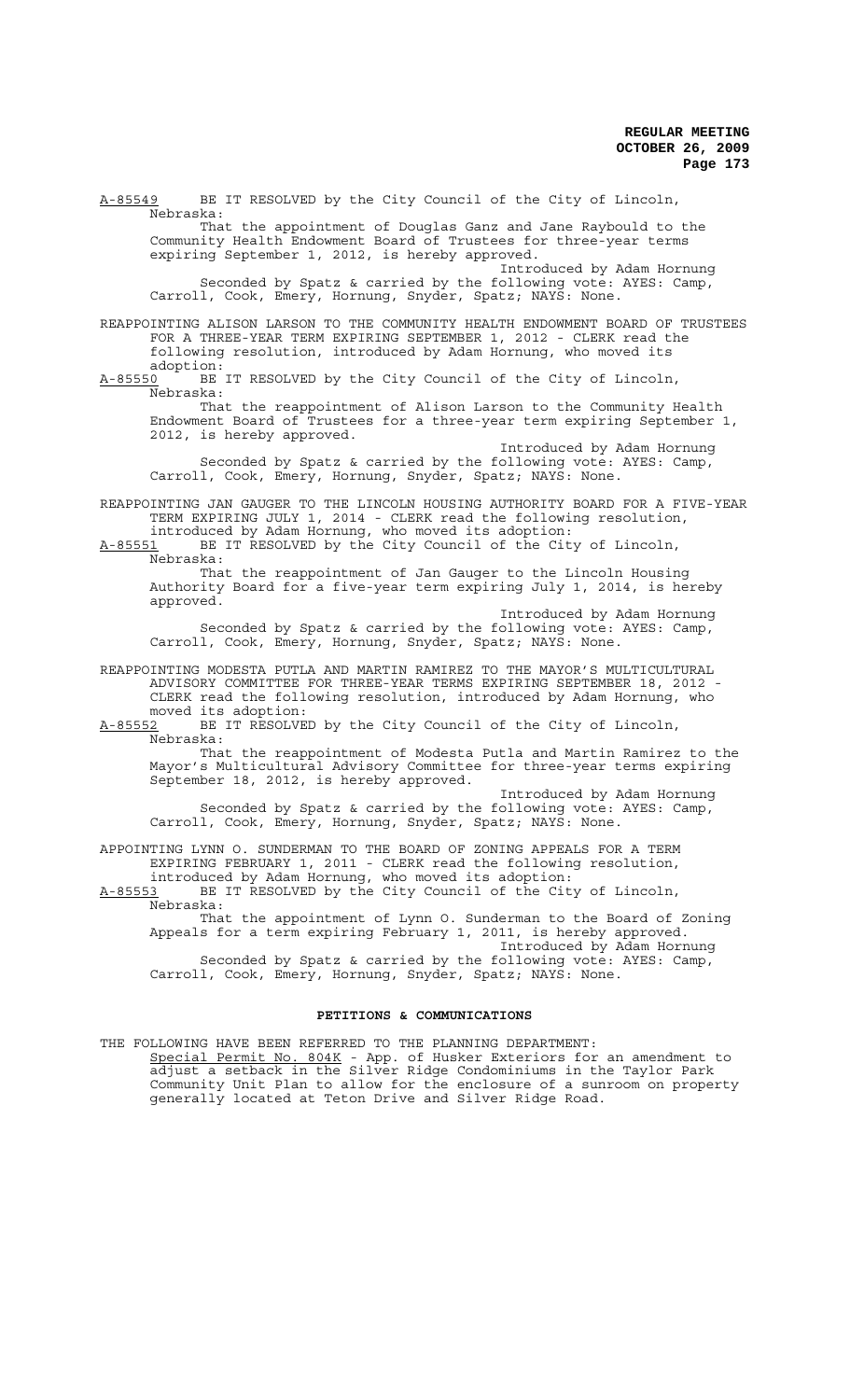> Special Permit No. 09023 - App. of Natasha Olsen for an early childhood care facility on property generally located at SW 27th Street and West A Street.

- SETTING THE HEARING DATE OF MONDAY, NOVEMBER 9, 2009 AT 3:00 P.M. FOR THE APPLICATION OF JAMES HARMON DBA CHEAPEST DAMN CIGARETTES FOR AN UPGRADE TO A CLASS D LIQUOR LICENSE AT 4821 CORNHUSKER HWY - CLERK read the following resolution, introduced by Jayne Snyder, who moved its
- adoption:<br><u>A-85554</u> BE BE IT RESOLVED by the City Council, of the City of Lincoln, that a hearing date is hereby set for Monday, November 9, 2009, at 3:00 p.m. or as soon thereafter as possible in the City Council Chambers, County-City Building, 555 S. 10th St., Lincoln, NE, for the application of James Harman dba Cheapest Damn Cigarettes for an upgrade to a Class D liquor license located at 4821 Cornhusker Hwy.

If the Police Dept. is unable to complete the investigation by said time, a new hearing date will be set.

Introduced by Jayne Snyder Seconded by Carroll & carried by the following vote: AYES: Camp, Carroll, Cook, Emery, Hornung, Snyder, Spatz; NAYS: None.

- SETTING THE HEARING DATE OF MONDAY, NOVEMBER 9, 2009 AT 3:00 P.M. FOR THE APPLICATION OF OLD FEDERAL PLACE, LLC DBA THE GRAND MANSE FOR AN UPGRADE TO A CLASS CK LIQUOR LICENSE WITH THE ADDITION OF UNIT 113 AT 129 N. 10TH STREET - CLERK read the following resolution, introduced by Jayne Snyder, who moved its adoption:
- <u>A-85555</u> BE IT RESOLVED by the City Council, of the City of Lincoln, that a hearing date is hereby set for Monday, November 9, 2009, at 3:00 p.m. or as soon thereafter as possible in the City Council Chambers, County-City Building, 555 S. 10th St., Lincoln, NE, for the application of Old Federal Place, LLC dba The Grand Manse for an upgrade to a Class CK liquor license with the addition of Unit 113 located at 129 N. 10th Street.

If the Police Dept. is unable to complete the investigation by said time, a new hearing date will be set.

Introduced by Jayne Snyder Seconded by Carroll & carried by the following vote: AYES: Camp, Carroll, Cook, Emery, Hornung, Snyder, Spatz; NAYS: None.

## **LIQUOR RESOLUTIONS - NONE**

# **ORDINANCES - 2ND READING & RELATED RESOLUTIONS (as required)**

- CHANGE OF ZONE 09023 AMENDING SECTION 27.51.030 OF THE LINCOLN MUNICIPAL CODE RELATING TO THE USE REGULATIONS IN THE I-3 EMPLOYMENT CENTER DISTRICT TO ADD A PROVISION ALLOWING A BUILDING TO BE USED AS AN ACCESSORY USE FOR A RESIDENCE FOR RESIDENT WATCHMEN AND CARETAKERS OR SUPERVISORY PERSONNEL EMPLOYED AND RESIDING ON THE PREMISES; AND REPEALING SECTION 27.51.030 OF THE LINCOLN MUNICIPAL CODE AS HITHERTO EXISTING - CLERK read an ordinance, introduced by Adam Hornung, amending Section 27.51.030 of the Lincoln Municipal Code relating to the Use Regulations in the I-3 Employment Center District to add a provision allowing a building to be used as an accessory use for a residence for resident watchmen and caretakers or supervisory personnel employed and residing on the premises; and repealing Section 27.51.030 of the Lincoln Municipal Code as hitherto existing, the second time.
- VACATION 09005 VACATING THE ENTIRE EAST-WEST ALLEY BETWEEN NORTH 41ST STREET AND NORTH 42ND STREET, NORTH OF Y STREET - CLERK read an ordinance, introduced by Adam Hornung, vacating the east-west alley between North 41<sup>st</sup> Street, north of Y Street, and retaining title thereto in the City of Lincoln, Lancaster County, Nebraska, the second time.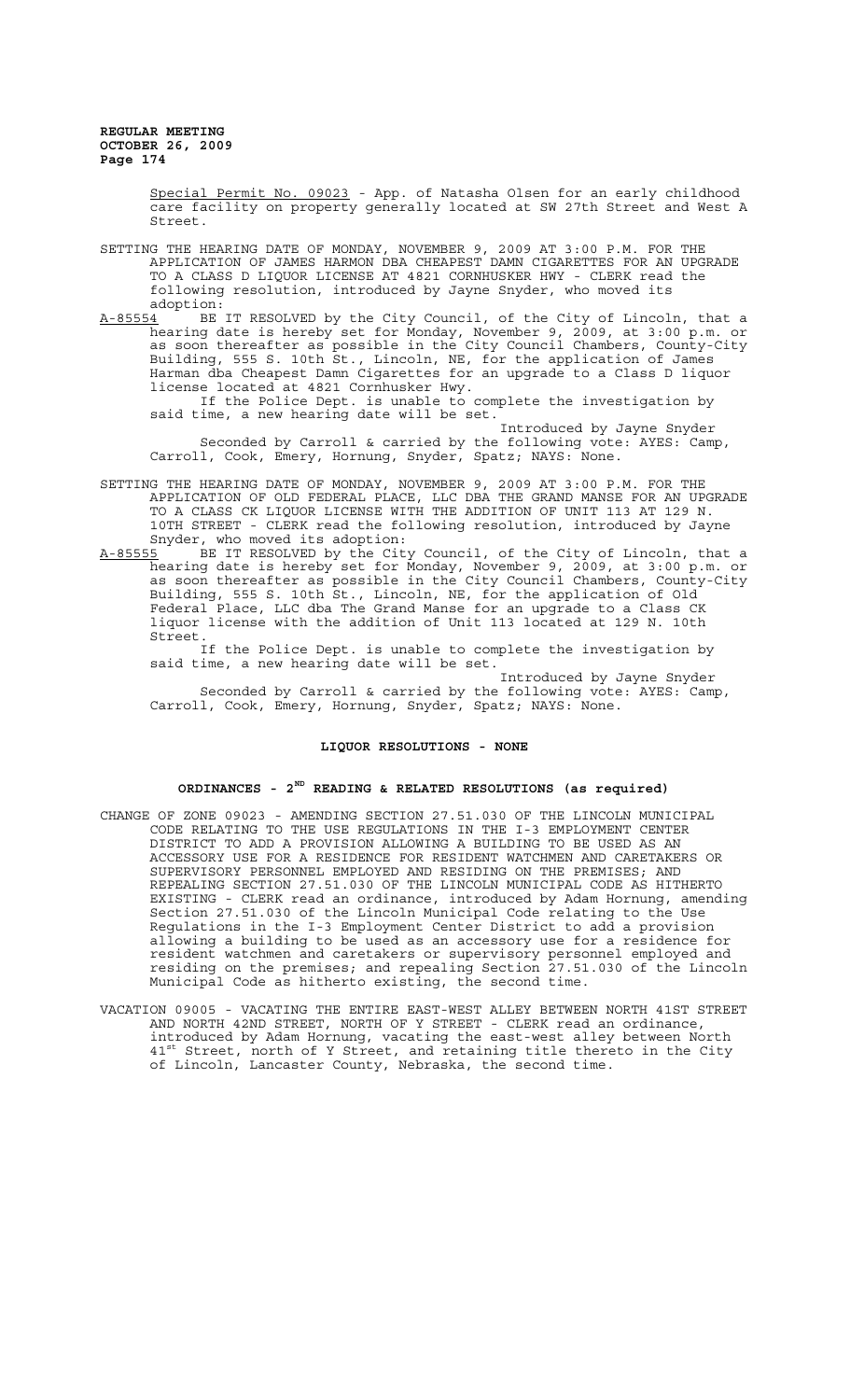- CHANGE OF ZONE 09026 AMENDING SECTION 27.45.020 OF THE LINCOLN MUNICIPAL CODE RELATING TO PERMITTED USES IN THE H-4 GENERAL COMMERCIAL DISTRICT TO ADD OFFICE BUILDINGS AS A PERMITTED USE; AND REPEALING SECTION 27.45.020 OF THE LINCOLN MUNICIPAL CODE AS HITHERTO EXISTING - CLERK read an ordinance, introduced by Adam Hornung, amending Section 27.45.020 of the Lincoln Municipal Code relating to permitted uses in the H-4 General Commercial District to add office buildings as a permitted use; and repealing Section 27.45.020 of the Lincoln Municipal Code as hitherto existing, the second time.
- APPROVING A LEASE AGREEMENT BETWEEN THE CITY AND THE ASIAN COMMUNITY & CULTURAL CENTER FOR THE LEASE OF SPACE BY THE LINCOLN AREA AGENCY ON AGING FOR ITS ACTIVAGE CENTER PROGRAM AT 2615 O STREET, LINCOLN, NEBRASKA FROM SEPTEMBER 1, 2009 TO AUGUST 31, 2010 - CLERK read an ordinance, introduced by Adam Hornung, accepting and approving a Lease Agreement between the City of Lincoln and the Asian Community & Cultural Center for the lease of office space by the Lincoln Area Agency on Aging for its ActivAge Center program at 2615 O Street, Lincoln, NE 68510 for a term beginning September 1, 2009 through August 31, 2010, the second time.

# **PUBLIC HEARING RESOLUTIONS**

ACCEPTING THE REPORT OF NEW AND PENDING CLAIMS AGAINST THE CITY AND APPROVING DISPOSITION OF CLAIMS SET FORTH FOR THE PERIOD OF OCTOBER 1 - 15, 2009 - CLERK read the following resolution, introduced by Adam Hornung, who moved its adoption:

A-85556 BE IT RESOLVED by the City Council of the City of Lincoln, Nebraska:

That the claims listed in the attached report, marked as Exhibit "A", dated October 15, 2009, of various new and pending tort claims filed against the City of Lincoln with the Office of the City Attorney or the Office of the City Clerk, as well as claims which have been disposed of, are hereby received as required by Neb. Rev. Stat. § 13-905 (Reissue 1997). The dispositions of claims by the Office of the City Attorney, as shown by the attached report, are hereby approved: DENIED CLAIMS ALLOWED/SETTLED CLAIMS

| DENIED CEAINS   |          | AUUVWED / SEIIIEU CUAINS        |              |
|-----------------|----------|---------------------------------|--------------|
| Carole Allemang | \$519.91 | Estate of Mary A. Mumqaard      | \$10, 250.00 |
| Tanya Dunn      | 226.56   | American Family Insurance Group |              |
|                 |          | (Claim #00-071-487214-3910)     | 4,193.28     |
|                 |          | Auto-Owners Insurance           |              |
|                 |          | (Claim #25-3330-09)             | 4,915.75     |
|                 |          | Beverly Ann Best                | 1,850.00     |
|                 |          | James Waltke d/b/a Trade Center |              |
|                 |          | Automotive, Inc.                | 125.00       |

The City Attorney is hereby directed to mail to the various claimants listed herein a copy of this resolution which shows the final disposition of their claim.

Introduced by Adam Hornung Seconded by Spatz & carried by the following vote: AYES: Camp, Carroll, Cook, Emery, Hornung, Snyder, Spatz; NAYS: None.

APPROVING AN INTERLOCAL AGREEMENT BETWEEN THE CITY OF LINCOLN AND LANCASTER COUNTY TO PROVIDE FOR THE STREET WIDENING FOR LEFT TURN LANES ON VAN DORN STREET AT SOUTH 91ST STREET AND ON PIONEERS BLVD. AT THORN COURT, INCLUDING THE ACQUISITION OF RIGHT-OF-WAY AND THE ESTABLISHMENT OF MAINTENANCE RESPONSIBILITIES - CLERK read the following resolution, introduced by Adam Hornung, who moved its adoption:

A-85557 BE IT RESOLVED by the City Council of the City of Lincoln, Nebraska:

That the attached Interlocal Agreement between the City of Lincoln and Lancaster County, to provide for the street widening for left turn lanes on Van Dorn Street at South 91st Street and on Pioneers Blvd. at Thorn Court, including the acquisition of right-of-way and the establishment of maintenance responsibilities, upon the terms and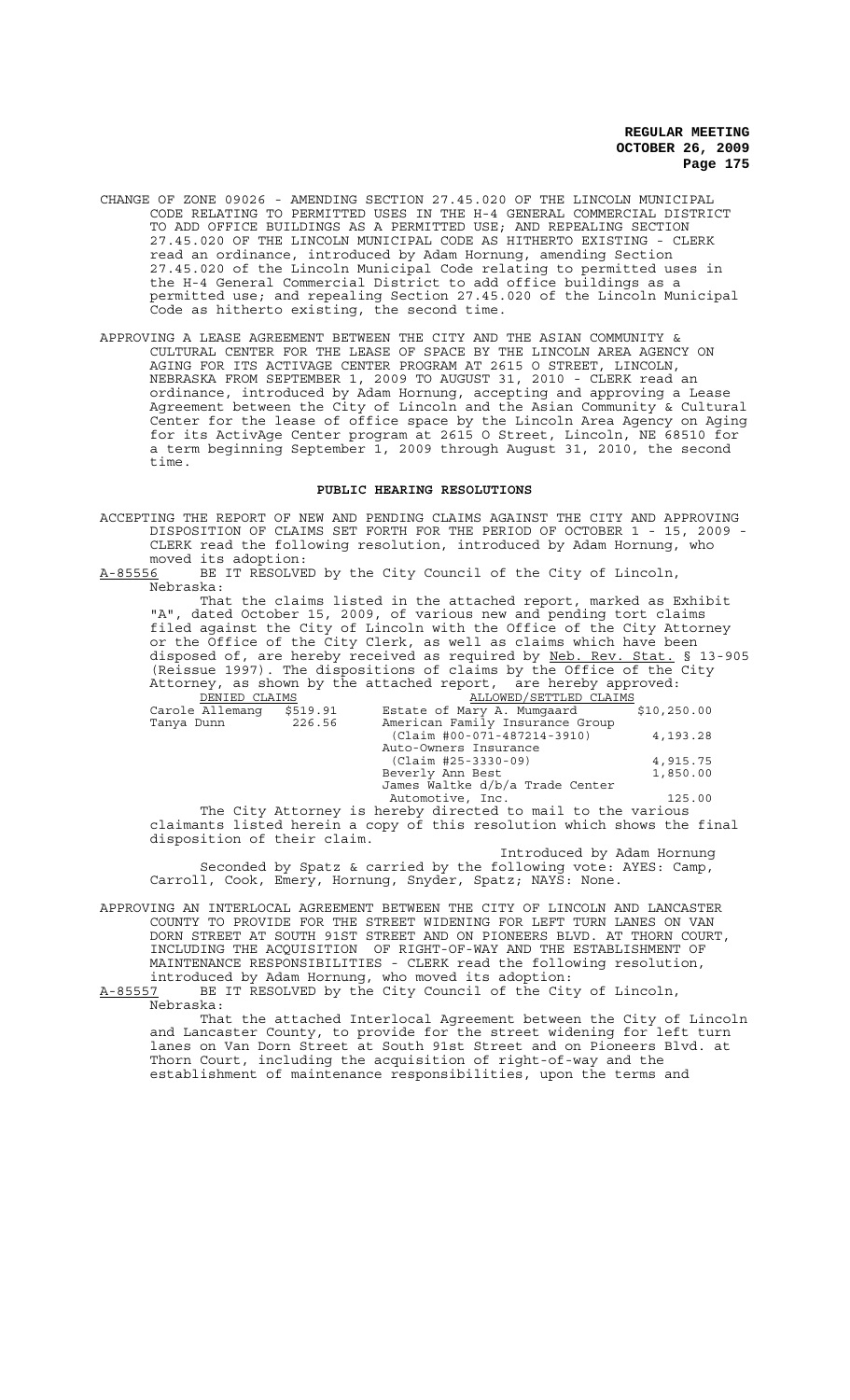> conditions set forth in said Agreement, which is attached hereto marked as Attachment "A", is hereby approved and the Mayor is authorized to execute the same on behalf of the City of Lincoln. The City Clerk is directed to transmit one fully executed original of said Agreement to Angela Zocholl for filing with Lancaster County. Introduced by Adam Hornung Seconded by Spatz & carried by the following vote: AYES: Camp, Carroll, Cook, Emery, Hornung, Snyder, Spatz; NAYS: None.

#### **ORDINANCE - 1ST READING & RELATED RESOLUTIONS (as required)**

- AMENDING THE PAY SCHEDULES FOR CERTAIN EMPLOYEE GROUPS ASSIGNED TO THE PAY RANGE WHICH IS PREFIXED BY THE LETTER M BY CHANGING THE TITLE OF DEPUTY FIRE CHIEF TO BATTALION CHIEF, BY CHANGING THE TITLE OF DEPUTY FIRE CHIEF OF TRAINING TO DIVISION CHIEF OF TRAINING AND BY CHANGING THE TITLE OF AND REVISING THE CLASSIFICATION OF DEPUTY FIRE CHIEF OF MAINTENANCE TO DIVISION CHIEF OF MAINTENANCE - CLERK read an ordinance, introduced by Jayne Snyder, amending Section 1 of Ordinance No. 18971 passed August 6, 2007, relating to the pay schedules of employees whose classifications are assigned to the pay range which is prefixed by the letter "M," by changing the current job classification titles of "Deputy Fire Chief" to "Battalion Chief"; "Deputy Fire Chief of Training" to "Division Chief of Training"; and "Deputy Fire Chief of Maintenance" to "Division Chief of Maintenance," the first time.
- AMENDING THE PAY SCHEDULES FOR CERTAIN EMPLOYEE GROUPS ASSIGNED TO THE PAY RANGE WHICH IS PREFIXED BY THE LETTER C BY CHANGING THE PAY RANGE FOR THE JOB CLASSIFICATION OF URBAN SEARCH AND RESCUE SPECIALIST - CLERK read an ordinance, introduced by Jayne Snyder, amending Section 3 of Ordinance No. 18967 passed August 6, 2007, relating to the pay schedules of employees whose classifications are assigned to the pay range which is prefixed by the letter "C," by changing the pay range of the job classification "Urban Search and Rescue Specialist" from C17 to C23, the first time.
- AMENDING THE PAY SCHEDULES FOR CERTAIN EMPLOYEE GROUPS ASSIGNED TO THE PAY RANGES WHICH ARE PREFIXED BY THE LETTERS N AND C BY CHANGING THE TITLE AND PAY RANGE FOR THE JOB CLASSIFICATION OF RADIO SYSTEM LEAD TECHNICIAN (N20) TO RADIO SYSTEM SPECIALIST (C27) AND BY CHANGING THE TITLE AND PAY RANGE FOR THE JOB CLASSIFICATION OF RADIO SYSTEM LEAD TECHNICIAN (N21) TO RADIO SYSTEM LEAD SPECIALIST (C28) - CLERK read an ordinance, introduced by Jayne Snyder, amending Section 1 of Ordinance No. 18972 passed August 6, 2007, relating to the pay schedules of employees whose classifications are assigned to the pay range which is prefixed by the letter "N," and amending Section 3 of Ordinance No. 18967 passed August 6, 2007, relating to the pay schedules of employees whose classifications are assigned to the pay range which is prefixed by the letter "C," by changing the current job classification title of "Radio System Technician" to "Radio System Specialist" and changing the related pay range from N20 to C27, and changing the current job classification title of "Radio System Lead Technician" to "Radio System Lead Specialist" and changing the related pay range from N21 to C28, the first time.
- CHANGE OF ZONE HP 09020 AMENDING ORDINANCE NO. 19305, PASSED BY THE CITY COUNCIL ON SEPTEMBER 14, 2009, TO ACCEPT A CORRECTED EXHIBIT "A", GUIDELINES FOR PRESERVATION FOR RICKETS MANSION, ATTACHED TO THE ORDINANCE - CLERK read an ordinance, introduced by Jayne Snyder, amending Ordinance No. 19305 passed by the City Council of the City of Lincoln, Nebraska on September 14, 2009, to adopt the correct Exhibit "A", Preservation Guidelines for Rickets Mansion, 400 South 33<sup>rd</sup> Street, the first time.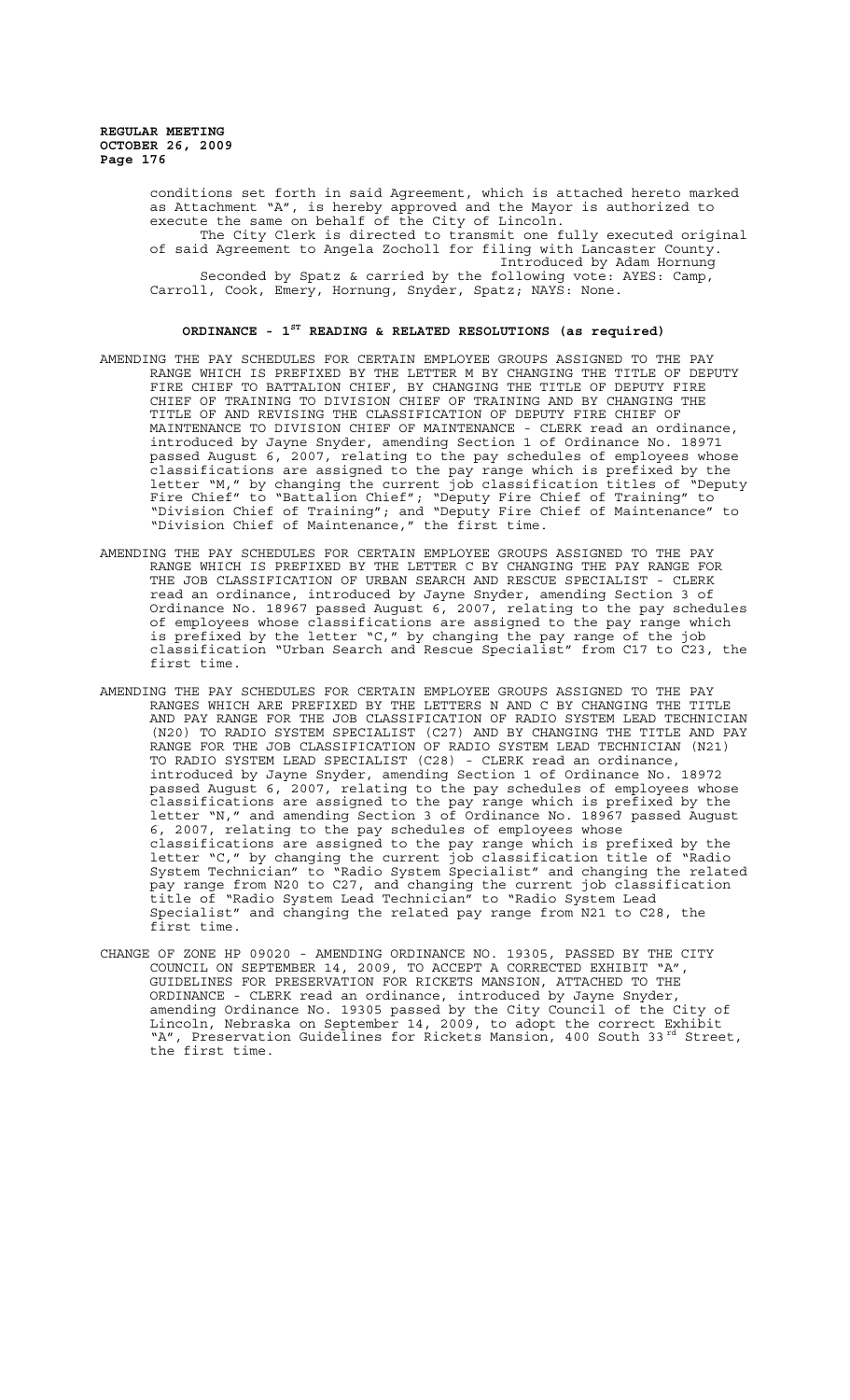# ORDINANCES - 3<sup>RD</sup> READING & RELATED RESOLUTIONS (as required)

DECLARING TWO PARCELS OF CITY OWNED PROPERTY, COMMONLY KNOWN AS 4802 O STREET AND 4850 O STREET AS SURPLUS AND AUTHORIZING THE SALE THEREOF TO SUP FAMILY II, LLC - CLERK read an ordinance, introduced by Jonathan Cook, declaring two parcels of City-owned property generally located at the northeast corner of 48th and O Streets as surplus and authorizing the sale thereof to Sup Family II, LLC, the third time. COOK Moved to pass the ordinance as read.

Seconded by Carroll & carried by the following vote: AYES: Camp, Carroll, Cook, Emery, Hornung, Snyder, Spatz; NAYS: None. The ordinance, being numbered **#19322**, is recorded in Ordinance Book #26, Page

ADOPTING AN AMENDED AND RESTATED CITY OF LINCOLN EMPLOYEES' RETIREMENT PLAN AND TRUST FOR CIVILIAN (NON-UNIFORMED SERVICE) EMPLOYEES PROVIDING FOR A CHANGE IN EMPLOYER CONTRIBUTIONS FOR EMPLOYEES HIRED AFTER A DATE CERTAIN AND ADOPTING IRS INTERIM AMENDMENTS NO. 1 AND NO. 2. (10/5/09 - Action Delayed to 10/12/09)(10/12/09 - Action Delayed to 10/19/09) - PRIOR to reading:

COOK Moved to delay action of Bill No. 09-132 for one week to 11/02/09. Seconded by Spatz & carried by the following vote: AYES: Camp, Carroll, Cook, Emery, Hornung, Snyder, Spatz; NAYS: None.

CLERK Read an ordinance, introduced by Jane Snyder, adopting an amended and restated version of the City of Lincoln Employees' Retirement Plan and Trust to provide that the employer contribution for employees hired on or after November 4, 2010 will be an amount equal to 3% of an employee's compensation up to and including \$4,800.00 plus 6% of his or compensation in excess of \$4,800.00 plus 6% of his or compensation in excess of \$4,800.00; to adopt Interim Amendment No. 1 relating to final IRS regulations under Internal Revenue Code Section 415 and Section 411(d)(6); and to adopt Interim Amendment No. 2 relating to the plan qualification requirements under the Pension Protection Act of 2006  $\overline{(\texttt{PPA})}$  and other I.R.S. guidance; and to repeal Ordinance No. 17685 as hitherto existing, the third time.

#### **APPRECIATION**

In honor of John V. Hendry's last attendance at a Council Meeting, Council Chair Emery expressed appreciation for his service to the City of Lincoln as City Attorney.

Mr. Hendry graciously accepted Mr. Emery's kind words and said it has been a pleasure working with the Council and an honor serving the City.

Council Member Eugene Carroll was excused at 6:00 p.m.

### **OPEN MICROPHONE SESSION**

Teri Pope-Gonzalas, 349 S. 1<sup>st</sup> St., came forward to comment on her neighborhood's wellness. She said the construction facility on  $1^\text{st}$  & M Street engages in cement crushing which henceforth creates a dust that she feels is harmful to vegetation, animals and humans. She clarified with Council that she will be meeting with Health Dept. Director Bruce Dart on Thursday, October 29<sup>th</sup>.<br>Council Member Cook sympathized with Ms. Pope-Gonzalas' efforts to

continue to look for ways to deal with the problem but it may not be an issue the City can solve. He suggested she take action at another level. This matter was taken under advisement.